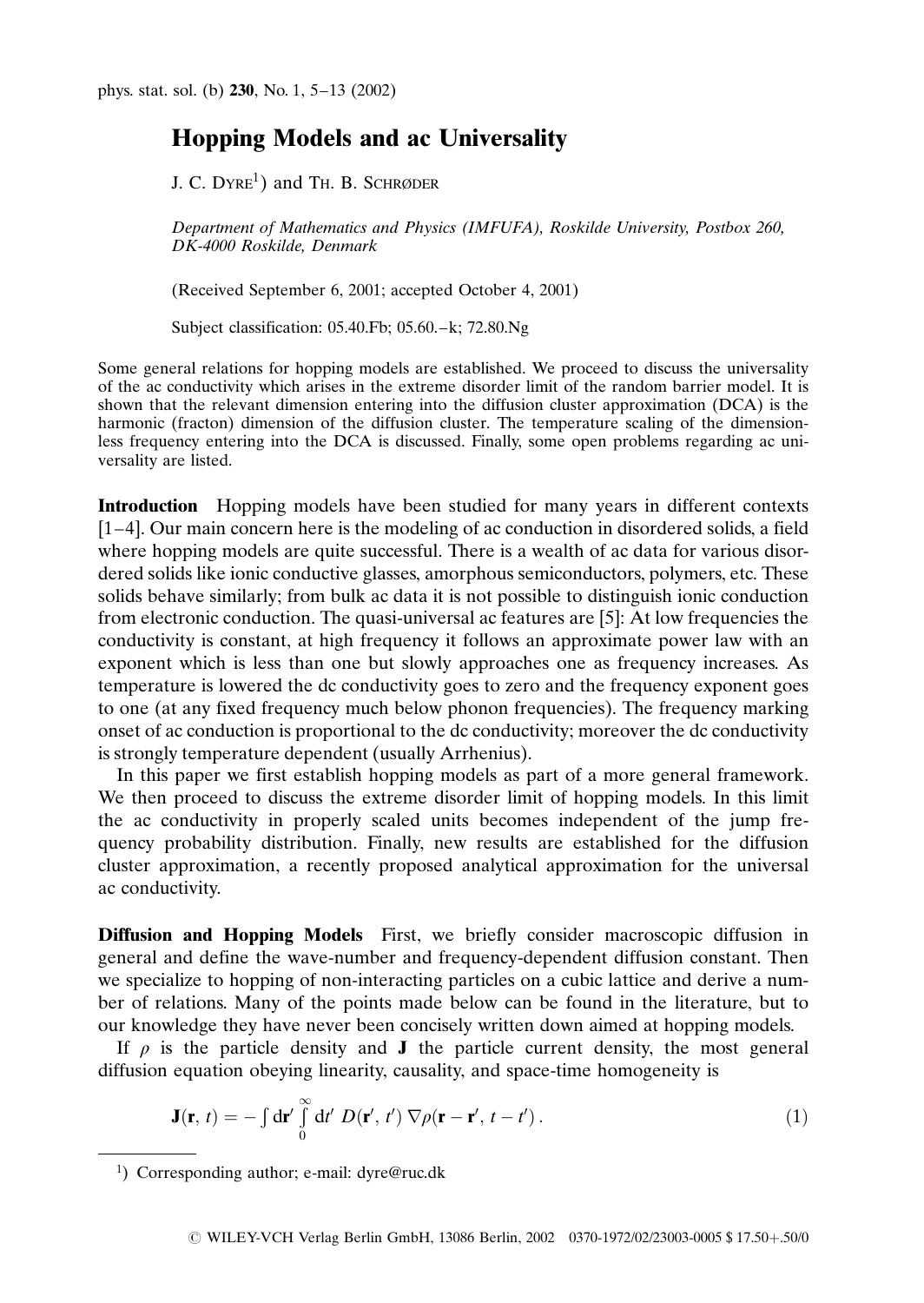It is convenient to introduce the so-called Laplace frequency s given by  $s = i\omega$  where  $\omega$ is the ordinary frequency. The wave-number and frequency-dependent diffusion constant,  $D(\mathbf{k}, s)$ , is by definition the Fourier-Laplace transform of  $D(\mathbf{r}', t')$ 

$$
D(\mathbf{k}, s) = \int d\mathbf{r}' e^{-i\mathbf{k}\mathbf{r}'} \int_{0}^{\infty} d\mathbf{r}' e^{-st'} D(\mathbf{r}', t') \equiv \int d\mathbf{r}' e^{-i\mathbf{k}\mathbf{r}'} D(\mathbf{r}', s) \,. \tag{2}
$$

It is possible to calculate  $D(\mathbf{k}, s)$  in terms of equilibrium density fluctuations. To show this we first Laplace transform the equation of continuity,  $\dot{\rho} = -\nabla J$ , and calculate the right hand side by means of Eq. (1). If  $\tilde{\rho}$  is the Laplace transform of  $\rho$  this leads to

$$
s\tilde{\rho}(\mathbf{r}, s) - \rho(\mathbf{r}, 0) = \int d\mathbf{r}' D(\mathbf{r}', s) \nabla^2 \tilde{\rho}(\mathbf{r} - \mathbf{r}', s).
$$
 (3)

We proceed by Fourier transforming this equation. If  $\rho_k$  is the Fourier transform of the density,  $\rho_{\mathbf{k}} = \int d\mathbf{r} \rho(\mathbf{r}) \exp(-i\mathbf{k}\mathbf{r})$ , one finds

$$
s\tilde{\rho}_{\mathbf{k}}(s) - \rho_{\mathbf{k}}(0) = -D(\mathbf{k}, s) k^2 \tilde{\rho}_{\mathbf{k}}(s).
$$
\n(4)

To arrive at this result it must be assumed that  $D(\mathbf{r}', t) \to 0$  as  $|\mathbf{r}'| \to \infty$  (otherwise, Eq. (1) does not make sense). Equation (4) implies  $\tilde{\rho}_k(s) = \rho_k(0)/[s + D(k, s) k^2]$ . Multiplying this relation by  $\rho_{-\mathbf{k}}(0)$  we find after thermally averaging

$$
\frac{\langle \tilde{\rho}_{\mathbf{k}}(s) \, \rho_{-\mathbf{k}}(0) \rangle}{\langle \rho_{\mathbf{k}}(0) \, \rho_{-\mathbf{k}}(0) \rangle} = \frac{1}{s + D(\mathbf{k}, s) \, k^2} \,. \tag{5}
$$

We are mainly interested in the  $k \rightarrow 0$  limit. The frequency-dependent diffusion constant  $D(s)$  is defined by

$$
D(s) = \lim_{k \to 0} D(k, s). \tag{6}
$$

We proceed to derive an equation relating  $D(s)$  to the mean-square displacement as function of time, considering from now on only the case of non-interacting particles. If d is space dimension and  $\Delta \mathbf{r}(t)$  is particle displacement in time t, the expression to be proved is (with an implicit convergence factor  $\lim_{\epsilon \to 0} \exp(-\epsilon t) \epsilon > 0$ )

$$
D(s) = \frac{s^2}{2d} \int_{0}^{\infty} \langle \Delta \mathbf{r}^2(t) \rangle e^{-st} dt.
$$
 (7)

The proof proceeds as follows. If the particle positions are denoted by  $r^{(j)}$  we have  $\rho_{\bf k}(t) = \sum_j \exp[-i{\bf k} {\bf r}^{(j)}(t)].$  Non-interacting particles move uncorrelated and thus  $\langle \rho_{\bf k}(t)\rho_{-\bf k}(0)\rangle = \sum_j \langle \exp[-i{\bf k} \Delta {\bf r}^{(j)}(t)]\rangle$ . Consequently, it is enough to consider the motion of just one particle and

$$
\frac{\langle \rho_{\mathbf{k}}(t) \, \rho_{-\mathbf{k}}(0) \rangle}{\langle \rho_{\mathbf{k}}(0) \rho_{-\mathbf{k}}(0) \rangle} \; = \; \langle e^{-i\mathbf{k}\,\Delta\mathbf{r}(t)} \rangle \, . \tag{8}
$$

Being only interested in the limit of small  $k$ , the exponential on the right hand side is expanded:  $\exp(-i\mathbf{k}\,\Delta\mathbf{r}) = 1 - i\mathbf{k}\,\Delta\mathbf{r} - \frac{1}{2}(\mathbf{k}\,\Delta\mathbf{r})^2 + \dots$  For the thermal average we have by symmetry  $\langle \Delta \mathbf{r} \rangle = 0$  and thus  $\langle \exp(-i\mathbf{k} \Delta \mathbf{r}) \rangle = 1 - \frac{1}{2} \langle (\mathbf{k} \Delta \mathbf{r})^2 \rangle + \dots$  Spherical symmetry implies that, if  $\Delta r_i$  is the *i*'th coordinate of  $\Delta \mathbf{r}$  etc,  $\langle \Delta r_i \Delta r_j \rangle = \langle \Delta \mathbf{r}^2 \rangle \delta_{ij}/d$ . Thus  $\langle (\mathbf{k} \Delta \mathbf{r})^2 \rangle = \langle k_i \Delta r_i k_j \Delta r_j \rangle = k^2 \langle \Delta \mathbf{r}^2 \rangle / d$ . Substituting this into Eq. (8) with the exponential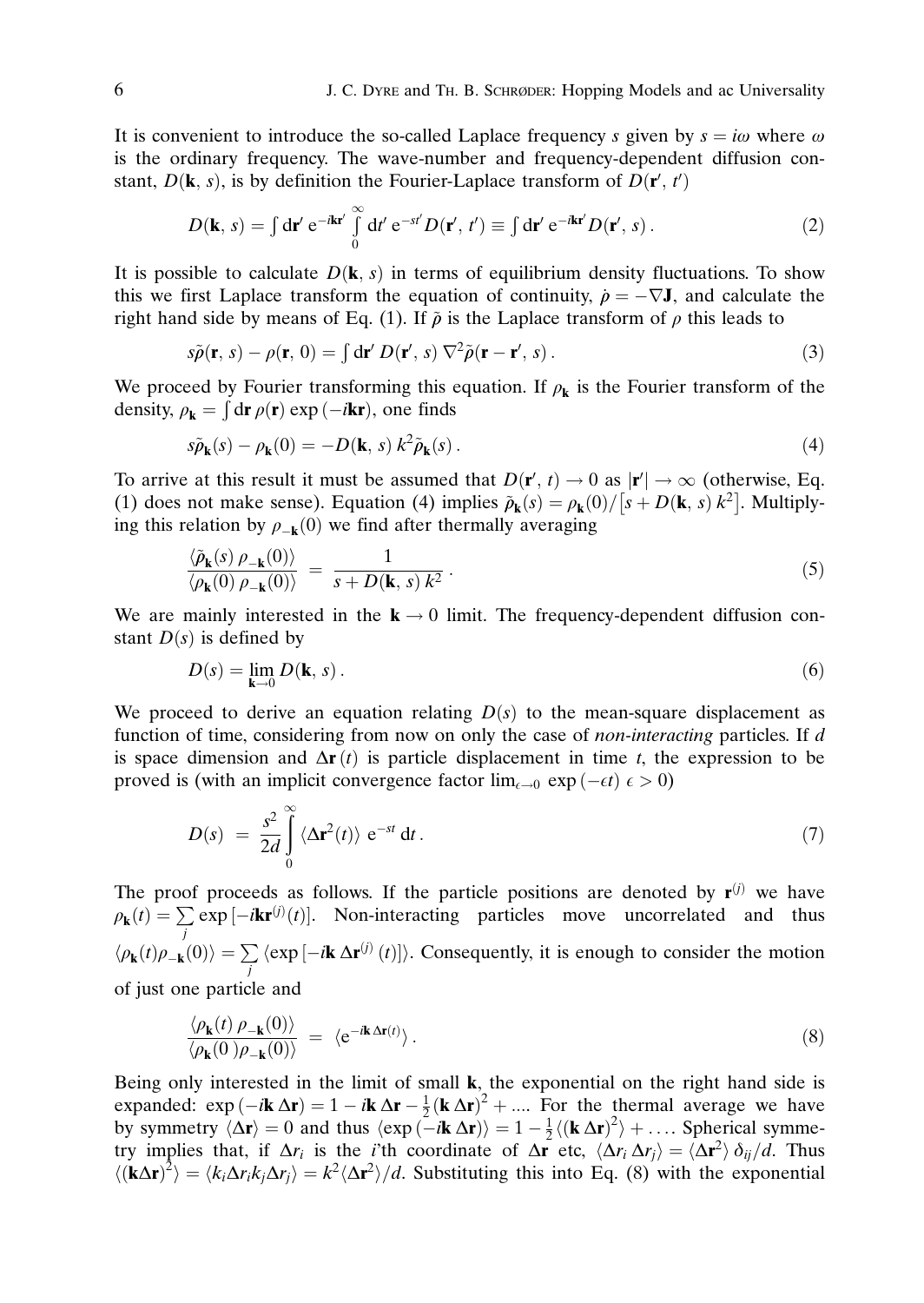phys. stat. sol. (b) 230, No. 1 (2002) 7

expanded to second order, Laplace transforming, and utilizing Eq. (5) leads to

$$
\frac{1}{s+D(\mathbf{k},s) k^2} = \frac{1}{s} - \frac{k^2}{2d} \int_{0}^{\infty} \langle \Delta \mathbf{r}^2(t) \rangle e^{-st} dt.
$$
 (9)

For small **k** the left hand side is expanded as follows:  $s^{-1}(1 - s^{-1}D(\mathbf{k}, s)k^2 + ...)$ . Comparing this to the right hand side and letting  $\mathbf{k} \to 0$  proves Eq. (7).

The case of "ordinary" diffusion is characterized by  $\langle \Delta \mathbf{r}^2(t) \rangle = 2dDt$  where D is the ordinary diffusion constant. Substituting this into Eq. (7) gives  $D(s) = D$  at all frequencies. This definition of  $D(s)$  is a consistent generalization of the ordinary diffusion constant. Finally, we note that Eq. (7) may be rewritten by performing two partial integrations

$$
D(s) = \frac{1}{d} \int_{0}^{\infty} \langle \mathbf{v}(0) \, \mathbf{v}(t) \rangle \, e^{-st} \, dt \,. \tag{10}
$$

Henceforth we specialize to the case of non-interacting particles hopping on a finite cubic lattice in  $d$  dimensions. In order to be able to speak about well-defined displacements we shall *not* impose periodic boundary conditions. This means that  $D(0) = 0$ . To calculate  $D(0)$  in the physically realistic "bulk" limit one should calculate  $D(s)$  at a non-zero value of s, let lattice size go to infinity and only thereafter let s go to zero. (The obvious alternative, not used here, is to impose periodic boundary conditions and not consider positions at all but velocities, calculating  $D(s)$  by means of Eq. (10).)

Since the particles are assumed to be non-interacting it is only necessary to consider the motion of one particle. A hopping model is defined as follows. Adopting the braket notation of quantum mechanics the lattice sites are denoted by  $|j\rangle$ . Any state of the system  $|P\rangle$  is given by an expression of the form  $|P\rangle = \sum_{m} P_m |m\rangle$ , where  $P_m$  is the probability to find the particle at site  $m$ . The state space is a real Hilbert space when equipped with ordinary inner product but, of course, only states with positive probabilities summing to 1 are physical. Time development is described by a master equation which is conveniently written in terms of a "Hamiltonian" as follows:

$$
\frac{\mathrm{d}}{\mathrm{d}t}\left|P\right\rangle = H\left|P\right\rangle. \tag{11}
$$

Here,  $H$  is the well-known master equation time-development matrix constructed from the transition probabilities.  $H$  has the following properties [6]: All diagonal elements of H are non-positive (giving the decay rate from a state), all off-diagonal elements are non-negative (giving the transition rate between two states). The condition  $\sum H_{jm} = 0$ ensures probability conservation. Finally, if  $P_m^{(0)}$  is the canonical probability to find a particle at site m in thermal equilibrium, for any states  $|j\rangle$  and  $|m\rangle$  the principle of detailed balance demands that  $\hat{H}_{jm}P_{m}^{(0)}=H_{mj}P_{j}^{(0)}$ .

Since the solution of Eq. (11) is  $|P(t)\rangle = \exp(Ht)|P(0)\rangle$  the mean-square displacement in thermal equilibrium is given by

$$
\langle \Delta \mathbf{r}^2(t) \rangle = \sum_{jm} \left( \mathbf{r}_j - \mathbf{r}_m \right)^2 \langle j | e^{Ht} | m \rangle P_m^{(0)} \,. \tag{12}
$$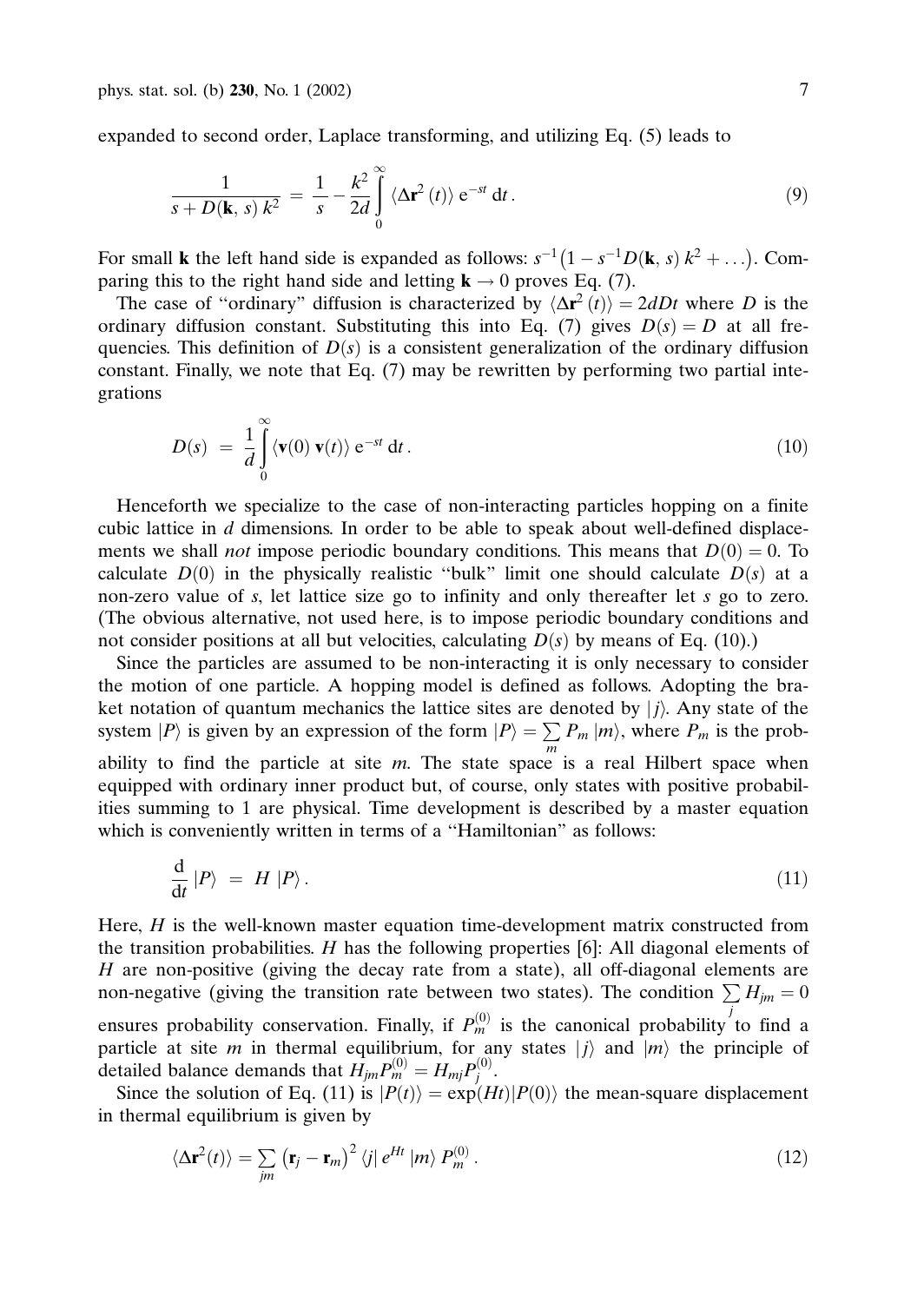As always when dealing with a master equation it is convenient to switch to the "symmetric" representation [6]: First we define the operator T by  $T | m \rangle = \sqrt{P_m^{(0)}} | m \rangle \equiv |\psi_m \rangle$ . It is easy to show that the principle of detailed balance implies that the operator  $\hat{H} \equiv T^{-1}HT$  is Hermetian (real and symmetric). Furthermore,  $\langle j | \exp (Ht) | m \rangle$  $H \equiv I^{-1}H I$  is Hermetian (real and symmetric). Furthermore,  $\langle J | \exp(HI) | m \rangle$ <br>=  $\langle J | \exp(T\hat{H}T^{-1}t) | m \rangle = \langle J | T \exp(\hat{H}t) T^{-1} | m \rangle = \langle \psi_j | \exp(\hat{H}t) | \psi_m \rangle / P_m^{(0)}$ . Substituting this into Eq.  $(12)$  leads to

$$
\langle \Delta \mathbf{r}^2 (t) \rangle = \sum_{jm} \left( \mathbf{r}_j - \mathbf{r}_m \right)^2 \langle \psi_j | e^{\hat{H}t} | \psi_m \rangle. \tag{13}
$$

From this expression important conclusions are arrived at. First, note that if any state may be reached from any other –– the standard ergodic assumption to avoid pathological cases with completely isolated "islands" –  $\hat{H}$  has a unique "ground state" with eigenvalue 0 [6]. This state  $|0\rangle$  is the symmetric representation of the state of thermal equilibrium. It is straightforward to show that this normalized eigenstate is given by  $|0\rangle = \sum |\psi_m\rangle$ . All other eigenvalues of  $\hat{H}$ , denoted by  $-\gamma_n$ , are strictly negative (i.e.,  $\gamma_n > 0$ ). If the corresponding

eigenstates of  $\hat{H}$  are denoted  $|n\rangle$ , the usual trick of "sandwiching in" the orthonormal set of eigenstates leads to  $\langle \psi_j | \exp(\hat{H}t) | \psi_m \rangle = P_j^{(0)} P_m^{(0)} + \sum_n \langle \psi_j | n \rangle \langle n | \psi_m \rangle \exp(-\gamma_n t)$ . Substituting this into Eq. (13) leads to tuting this into Eq. (13) leads to

$$
\langle \Delta \mathbf{r}^2(t) \rangle = \sum_{jm} \left( \mathbf{r}_j - \mathbf{r}_m \right)^2 P_j^{(0)} P_m^{(0)} - \sum_n \mu_n e^{-\gamma_n t} \,, \tag{14}
$$

where  $\mu_n \equiv -\sum_{jm} (\mathbf{r}_j - \mathbf{r}_m)^2 \langle \psi_j | n \rangle \langle n | \psi_m \rangle$ . Since  $\langle \Delta \mathbf{r}^2(t) \rangle = 0$  for  $t = 0$  Eq. (14) may be rewritten as rewritten as

$$
\langle \Delta \mathbf{r}^2(t) \rangle = \sum_n \mu_n (1 - e^{-\gamma_n t}). \tag{15}
$$

We now proceed to prove that  $\mu_n \ge 0$ . Suppose that  $\lambda_j$  are real numbers summing to zero. Then  $\sum_{jm} (\mathbf{r}_j - \mathbf{r}_m)^2 \lambda_j \lambda_m \le 0$ , because the sum may be rewritten as  $\overline{ }$  $\left(\sum_{j} \lambda_j \mathbf{r}_j^2\right) \left(\sum_{m}$  $\left(\sum_{m}\lambda_{m}^{m}\right)+\left(\sum_{m}\lambda_{m}\mathbf{r}_{m}^{2}\right)\left(\sum_{i}\right)$  $\left(\sum_{j} \lambda_j\right) - 2\left(\sum_{j} \lambda_j \mathbf{r}_j\right)^2$  and the first two terms vanish. It now follows that  $\mu_n \ge 0$  because for any  $|n\rangle$  one has  $\sum_j \langle \psi_j | n \rangle = \langle 0 | n \rangle = 0$ .

We are now able to prove a result for the mathematical structure of the mean-square displacement in hopping models: By repeated differentiations Eq. (15) implies

$$
\frac{\mathrm{d}}{\mathrm{d}t} \left\langle \Delta \mathbf{r}^2 \left( t \right) \right\rangle \ge 0 \qquad \frac{\mathrm{d}^2}{\mathrm{d}t^2} \left\langle \Delta \mathbf{r}^2 \left( t \right) \right\rangle \le 0 \qquad \dots \text{ etc.} \dots \tag{16}
$$

A related result applies for  $D(s)$  when considered as a function of real  $s > 0$ : Substituting Eq. (15) into Eq. (7) leads to

$$
D(s) = \frac{s^2}{2d} \sum_{n} \mu_n \left(\frac{1}{s} - \frac{1}{s + \gamma_n}\right) = \frac{1}{2d} \sum_{n} \mu_n \frac{s\gamma_n}{s + \gamma_n} \,. \tag{17}
$$

Obviously,  $D(s) > 0$ . Equation (18) is further simplified by writing in the numerator  $s = s + \gamma_n - \gamma_n$ , leading to

$$
D(s) = D(\infty) - \frac{1}{2d} \sum_{n} \mu_n \frac{\gamma_n^2}{s + \gamma_n},
$$
\n(18)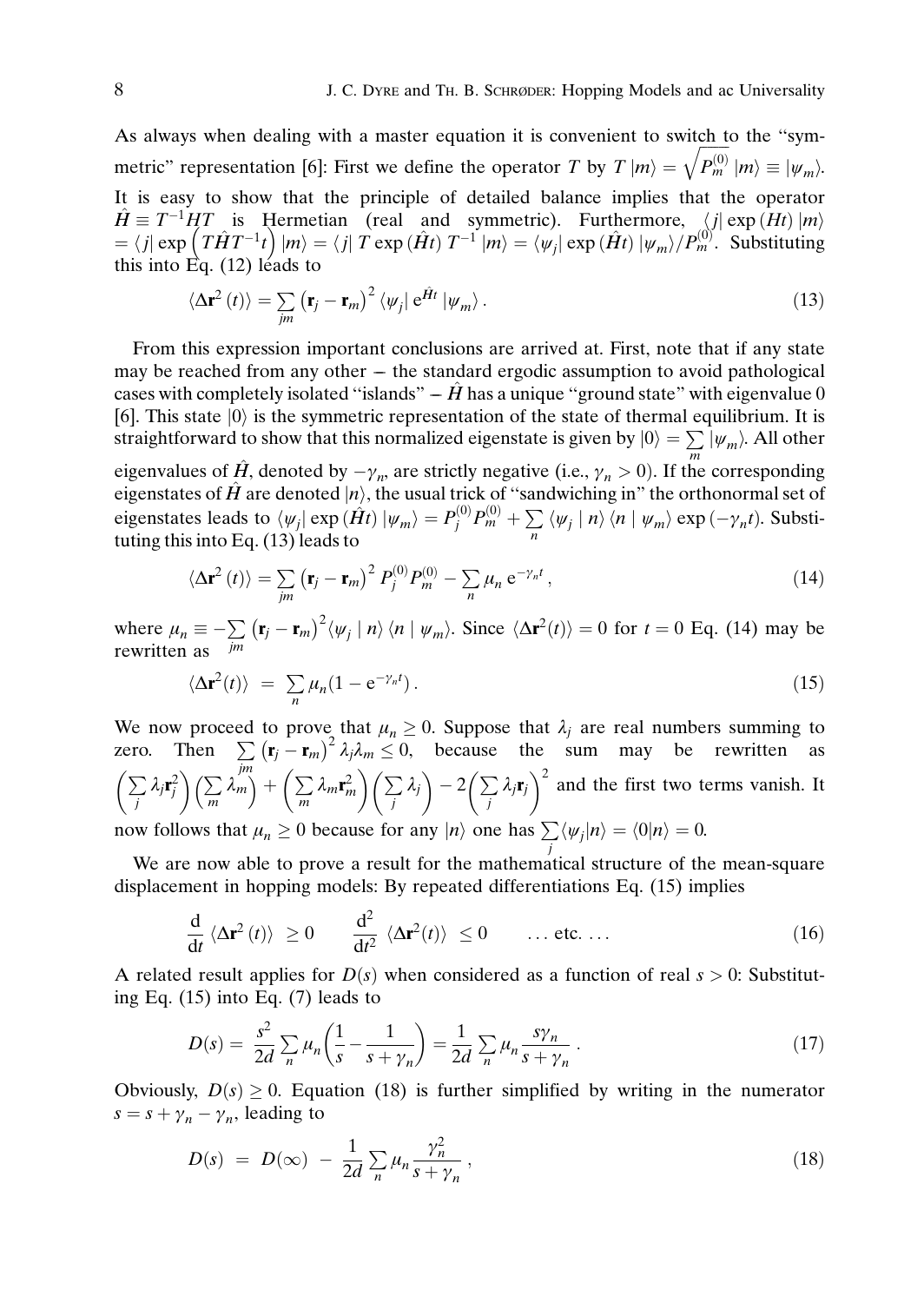phys. stat. sol. (b) 230, No. 1 (2002) 9

where  $D(\infty) = \sum_{n} \mu_n \gamma_n / 2d$ . It is straightforward to show that  $D(\infty) = \sum_{jm} (\mathbf{r}_j - \mathbf{r}_m)^2$  $\sqrt{F_m}P_m^{(0)}/2d$  where  $\Gamma_{jm}$  is the transition rate from site  $|m\rangle$  to site  $|j\rangle$  ( $\Gamma_{jm} = -H_{jm}$  for  $j \neq m$ ). Differentiating Eq. (18) with respect to s repeatedly for  $s > 0$  leads to

$$
\frac{\mathrm{d}}{\mathrm{d}s} D(s) \ge 0 \qquad \frac{\mathrm{d}^2}{\mathrm{d}s^2} D(s) \le 0 \qquad \dots \text{ etc.} \dots \tag{19}
$$

Substituting  $s = i\omega$  into Eq. (19) immediately gives a result first derived by Kimball and Adams [7]: The real part of the diffusion constant is always an increasing function of  $\omega$ .

Our final general result again concerns the case  $s > 0$ , where the approximate power law exponent obeys:

$$
0 \le \frac{\text{d} \ln D}{\text{d} \ln s} \le 1. \tag{20}
$$

The first inequality simply expresses the fact that  $D(s)$  is an increasing function of s (Eq. (19)). Now, if  $f_1(s)$  and  $f_2(s)$  are two positive functions each obeying d ln  $f/d \ln s \le 1$  then this condition is also obeyed for  $f_1 + f_2$ : We have  $s f_1'/f_1 \le 1$  or  $f_1' \le f_1/s$  and similarly for  $f_2$ . Adding these two inequalities leads to  $f_1' + f_2' \le (f_1 + f_2)/s$ or d ln  $(f_1 + f_2)/d$  ln  $s \le 1$ . Next, we note that the function  $f(s) = Cs/(s+\gamma)$  obeys  $0 \le d \ln f / d \ln s = \gamma / (s + \gamma) \le 1$  whenever  $C \ge 0$  and  $\gamma \ge 0$ . Equation (20) now follows from Eq. (17).

Universality of the ac Conductivity in the Extreme Disorder Limit If the particles are charged, the frequency-dependent electrical conductivity  $\sigma(s)$  is proportional to  $D(s)$ (the fluctuation-dissipation theorem). In particular, in hopping models there are relations for  $\sigma(s)$  analogous to Eqs. (20) and (22), and the real part of the conductivity,  $\sigma'$ is an increasing function of real frequencies,  $\omega$ . Hopping models have been discussed for several years in the literature. Some reviews of hopping are listed in Refs.  $[1-5]$ , and some recent interesting papers dealing with ac hopping are given in Refs. [8–10].

We now specialize to hopping models with only nearest-neighbor jumps, and focus on the simplest and best understood model of this kind, the random barrier model (also called the symmetric hopping model). For this model all sites on the cubic lattice have equal energy. Thus, detailed balance implies for the jump rates  $\Gamma_{im} = \Gamma_{mi}$ . Because we want to mimic a disordered solid the jump rates are taken to vary randomly and uncorrelated from link to link. Moreover, we shall assume that the jump rates are given by a free energy barrier E:  $\Gamma = \Gamma_0 \exp(-\beta E)$ . Here  $\beta$  is the inverse temperature if classical barrier hopping is considered and inverse wave function size if quantum mechanical tunneling is considered. The model is completely defined in terms of the energy barrier probability distribution,  $p(E)$ .

At large values of  $\beta$  the jump rates vary many orders of magnitude. We term the limit  $\beta \to \infty$  the extreme disorder limit. In this limit, although all jump frequencies go to zero and consequently  $\sigma \to 0$ , one may ask how the conductivity relative to the dc level,  $\tilde{\sigma} \equiv \sigma/\sigma(0)$ , behaves as a function of frequency. It turns out [11–13] that  $\tilde{\sigma}$  as function of a suitably scaled frequency in the extreme disorder limit becomes independent of the barrier distribution  $p(E)$ . This result, which is referred to as "ac universal-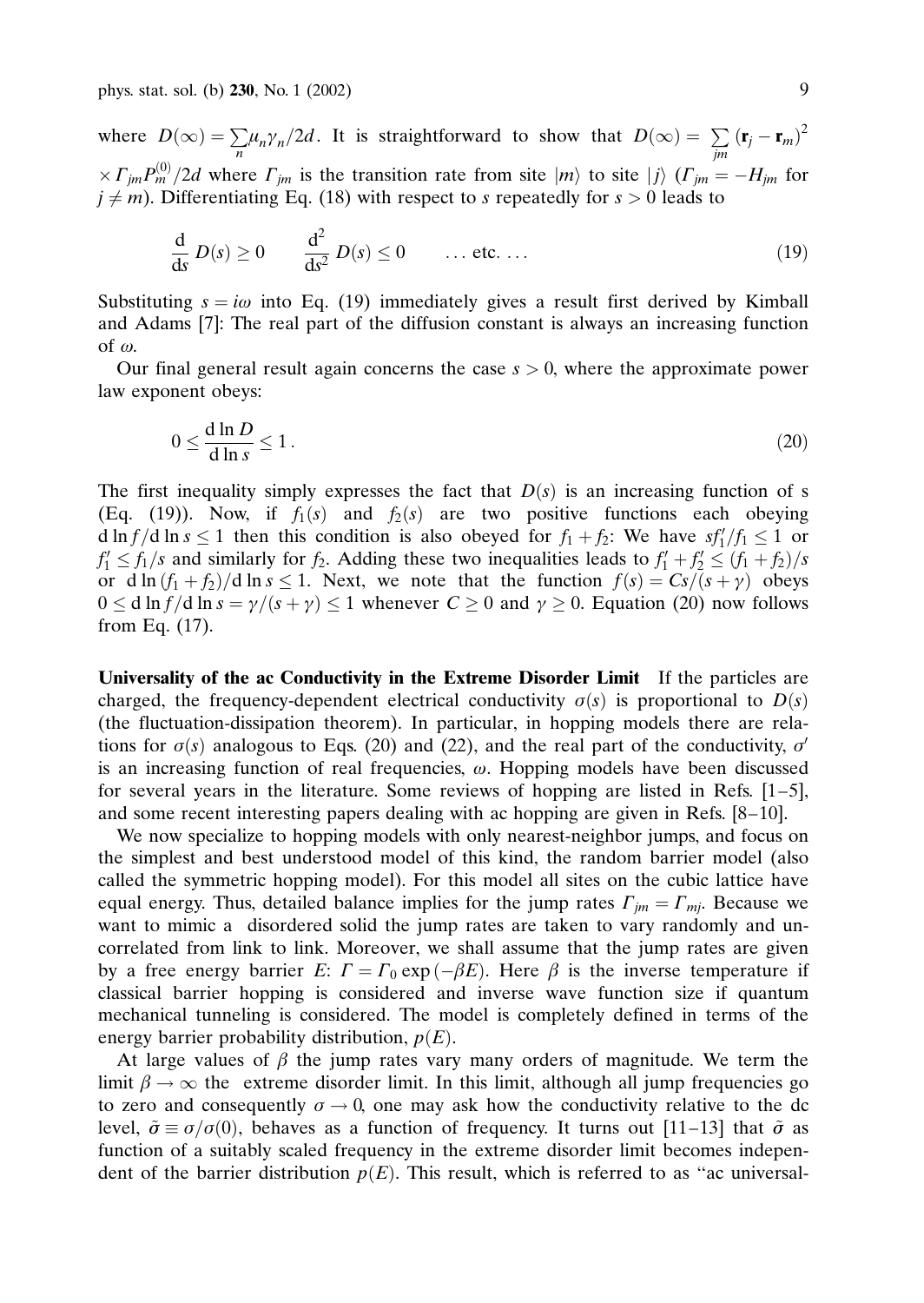ity," applies for any smooth  $p(E)$  which is non-zero at the percolation threshold. More precisely, ac universality means that for any fixed scaled [Laplace] frequency  $\tilde{s}$ , as  $\beta \rightarrow \infty$  the conductivity  $\tilde{\sigma}(\tilde{s})$  converges to some value independent of  $p(E)$ . In computer simulations we find that the larger  $\tilde{s}$  is, the larger  $\beta$  must be before there is convergence. Since  $\tilde{s} \sim 1$  defines the region below which the conductivity is virtually frequency independent, this means that the convergence to universality is fastest around the onset of ac conduction.

Although no mathematically rigorous proof of ac universality exists, there is convincing evidence for ac universality from several sources [5]. First of all, ac universality is seen clearly in computer simulations, where several quite different  $p(E)$ 's lead to exactly the same  $\tilde{\sigma}(\tilde{s})$  in the extreme disorder limit. Secondly, the effective medium approximation (EMA) implies ac universality in the extreme disorder limit [13]

$$
\tilde{\sigma} \ln \tilde{\sigma} = \tilde{s} \,. \tag{21}
$$

This equation was first derived by Bryksin as the EMA solution of the hopping model describing electrons tunneling between random positions in space [14]. Finally, it is possible to physically understand the origin of universality; basically universality stems from the fact that *percolation* dominates conduction in the extreme disorder limit [5].

The EMA universality Eq. (23) has the correct qualitative features of the universal ac conductivity: A constant low frequency conductivity and an ac conductivity which at high frequencies follows an approximate power law with an exponent which is below one but converges logarithmically to one as frequency diverges. Quantitatively, however, Eq. (23) is not accurate in three dimensions, and even less accurate in two dimensions. In both cases the onset of ac conduction is less dramatic than predicted by Eq. (23). One may speculate that Eq. (23) for the universal ac conductivity becomes exact above 6 dimensions, because in this regime mean-field theory for percolation becomes exact (when percolation is regarded as a critical phenomenon), and the EMA is a sort of mean-field theory. We have preliminary simulation data for 4 and 5 dimensions indicating that the EMA indeed works better and better as dimension is increased.

Before proceeding to discuss a more accurate analytical approximation to the universal ac conductivity, let us briefly sketch how Eq. (23) is derived because this is relevant for the following. The units used are ''rationalized" units where conductivity, diffusion constant and jump rate are all equal in the ordered (homogeneous) case. The EMA equation is a self-consistency equation for  $\sigma(s)$  [3]. This equation involves the diagonal element of the Green's function for a random walk on a lattice with uniform jump frequency  $\Gamma$ ,  $\tilde{G} \equiv \langle r | G_0 | r \rangle$ , where  $G_0 = 1/(s - H_0)$  is the resolvent operator.  $\tilde{G}$  is a function of  $\Gamma (= \sigma)$ , besides of course also a function of s. After some elementary mathematical manipulations the EMA self-consistency equation in the extreme disorder limit reduces [13] to (where  $C$  is some constant)

$$
\ln \tilde{\sigma} = C\beta s \tilde{G} \,. \tag{22}
$$

It is straightforward to show that  $s\tilde{G} \propto s/\sigma$  for small s in two and more dimension [13]. When this is substituted into Eq.  $(24)$  one arrives at Eq.  $(23)$  after a suitable rescaling of s to define the dimensionless quantity  $\tilde{s}$ 

$$
\tilde{s} = f(\beta) \frac{s}{\sigma(0)} \,,\tag{23}
$$

where  $f(\beta) \propto \beta$  for EMA.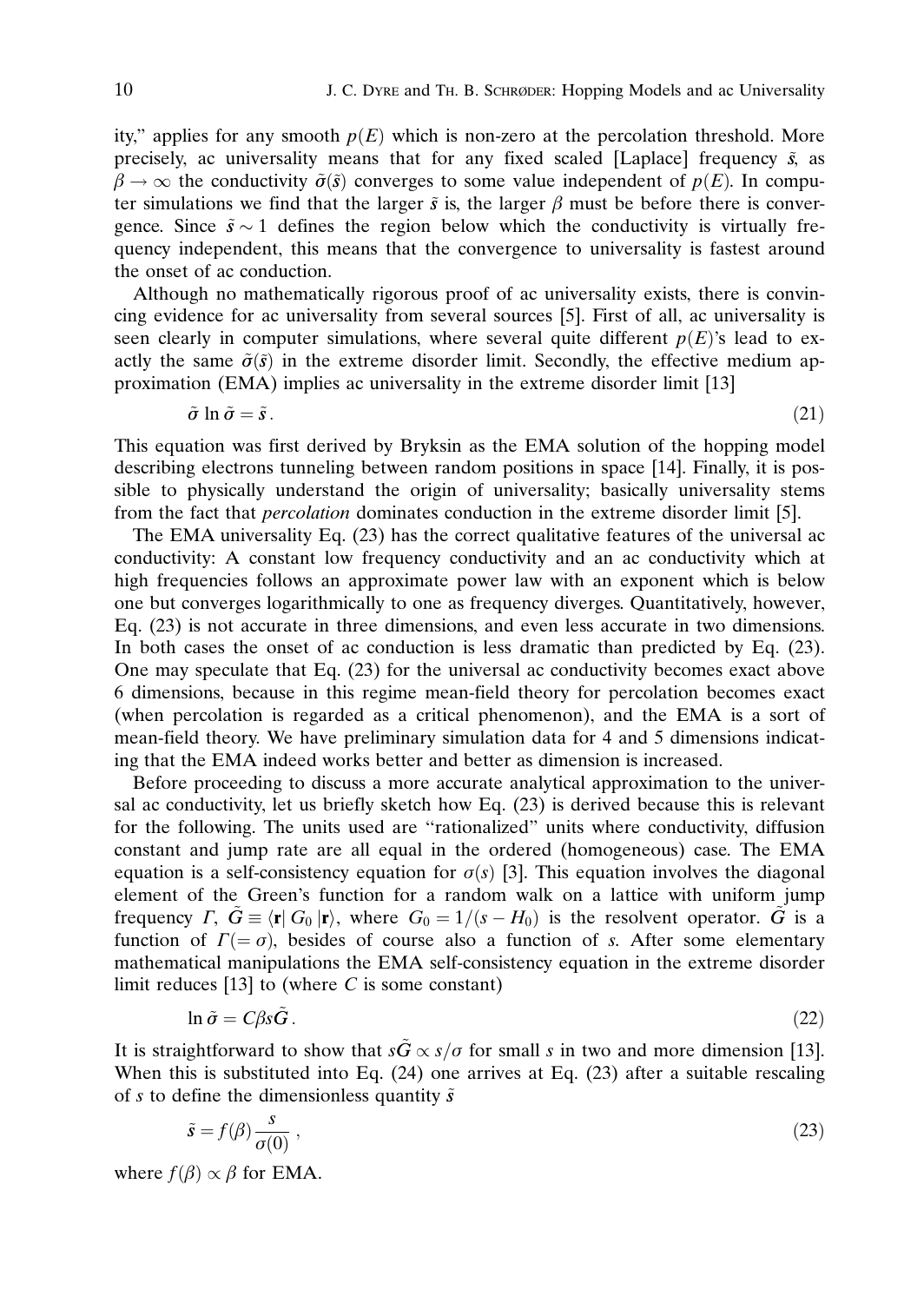phys. stat. sol. (b) 230, No. 1 (2002) 11

As mentioned Eq. (23) does not give an accurate representation of the universal ac conductivity in three dimensions. A much better fit to data is provided by what we term the ''diffusion cluster approximation" (DCA), which leads [15] to

$$
\ln \tilde{\sigma} = \left(\frac{\tilde{s}}{\tilde{\sigma}}\right)^{d_0/2}.\tag{24}
$$

A related equation was derived by Zvyagin in 1980 [16] by reference to the cluster size statistics at percolation (Zvyagin had  $\omega$  where we have  $s = i\omega$ ). Our simulations in 3D are well fitted by  $d_0 = 1.35$ . In the original derivation of Eq. (26)  $d_0$  was identified with the dimension of the ''diffusion cluster," the subset where the dominant part of the dc conduction takes place. The diffusion cluster is defined as follows. We first recall that at extreme disorder conduction takes place on the percolation cluster [17–19]. More precisely, links with jump rates much smaller than the ''percolation jump rate" can be removed without affecting the overall (dc) conductivity of the lattice; for any finite  $\beta$ this leaves us with the ''fat" percolation cluster [5] (which becomes the true percolation cluster as  $\beta \to \infty$ ). However, more links may be removed. First of all, those on dead ends of the percolation cluster may be removed. Moreover, on a sufficiently short length scale (to be defined below), if there are two different paths between any two points, because of the extreme disorder, one of them is much more favorable than the other which may be removed. After this ''diluting" of the percolation cluster the remainder is by definition the diffusion cluster. Now, our basic assumption is that in the extreme disorder limit not only dc but also ac conduction takes place mainly on the diffusion cluster. This assumption runs contrary to all other uses of percolation theory to calculate  $\sigma(s)$  that we know of. In principle, the assumption can be checked by computer simulations (work in progress). Please note that, at any finite  $\beta$ , the assumption applies only at not too high frequencies; there are always isolated islands of wellconducting regions which are important at sufficiently high frequencies. Our idea, however, is that the [scaled] frequency below which the conjecture applies diverges as  $\beta \rightarrow \infty$ .

What is the structure of the diffusion cluster? Let us first recall the "nodes-linksblobs" model of the backbone of the percolation cluster (the part which carries dc current in the case of only two jump rates, 0 or 1). According to this model [20] the backbone comprises links (i.e., quasi one-dimensional strings) and nodes at the intersection of links. The "blobs" refer to the fact that for  $0 - 1$  percolation there are occasional strongly bonded regions along any link. However, as argued above, blobs are unimportant in the extreme disorder limit of a continuum distribution of jump rates because, of any two different paths between two points one will strongly dominate.

The picture is now the following: At any finite  $\beta$ , the time scales on which a particle moves more than the node-node distance correspond to frequencies where the conductivity is frequency independent. On a smaller distance scale the diffusion cluster is fractal. In our original derivation of Eq.  $(26)$  we used the EMA equation Eq.  $(24)$  for hopping on the percolation cluster and identified  $d_0$  with the dimension of the diffusion cluster, having in mind the fractal dimension  $\bar{d}$ . More correctly,  $d_0$  should be identified with the so-called harmonic or fracton dimension  $\overline{d}$  which for [homogeneous] random walks on the diffusion cluster after time t gives the probability  $P(t)$  to be at the same place as at  $t = 0$ :  $P(t) \propto t^{-\overline{d}/2}$  and  $\tilde{G}_0$  is basically the Laplace transform of  $P(t)$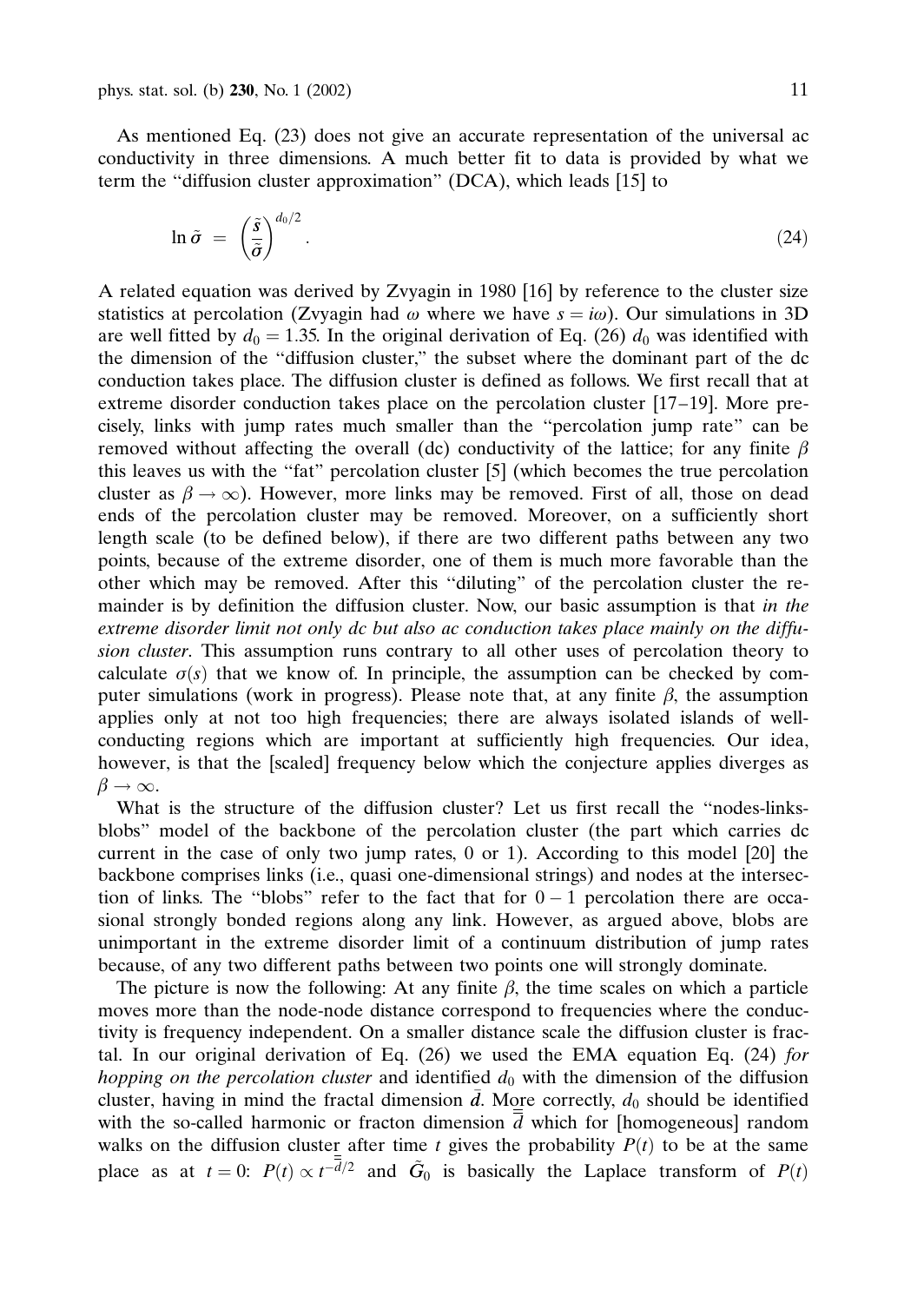$$
[s\tilde{G} \propto (s/\sigma)^{\overline{\overline{d}}/2}].
$$
 The connection between  $\overline{\overline{d}}$  and  $\overline{d}$  is [20, 21]

$$
\overline{\overline{d}} = \frac{2d}{2+\delta},\tag{25}
$$

where the exponent  $\delta$  is given by  $\langle \Delta \mathbf{r}^2(t) \rangle \propto t^{2/(2+\delta)}$  (it important to remember that these relations refer to random walks on the diffusion cluster with a *uniform jump rate* – only the geometry of the diffusion cluster matters). Is it possible that  $\overline{d} = \overline{d}$ , corresponding to  $\delta = 0$ ? In our opinion the answer is yes, because  $\delta = 0$  for any fractal without dead ends and without loops, e.g., a selfsimilar curve like the Koch curve [20, 22]. If the links of the above ''nodes-links model" for the diffusion cluster are of this kind one has  $d = d$ . Indeed, we argued above that the diffusion cluster has no dead ends and no loops. Another interpretation of our finding that  $d_0 = 1.35$  is the following: Since  $d_{\rho} = \overline{d}$  the Alexander-Orbach conjecture immediately comes to mind. According to this  $\overline{\overline{d}} = 4/3$  for the percolation cluster (including loops and dead ends). Numerically one finds that  $\overline{d} = 1.32$  not quite 4/3, and not quite 1.35. Nevertheless, our simulations may be taken to indicate that the diffusion cluster is indeed identical to the entire percolation cluster. This hypothesis may be investigated by simulations (work in progress).

We finally briefly discuss the temperature scaling of the dimensionless frequency in the DCA. As mentioned, for random walks on the diffusion cluster  $s\tilde{G} \propto (s/\sigma)^{d_0/2}$ where  $d_0 = \overline{d}$ . When this is substituted into Eq. (24) we find that the function  $f(\beta)$  in Eq. (25) is given by  $f(\beta) \propto \beta^{2/d_0}$ . For  $d_0 = 1.35$  we find  $f \propto \beta^{1.48}$ . In our simulations we find a similar power law for  $f(\beta)$ , albeit with exponent 1.37 [23]. Roling finds an exponent equal to  $1.3$  [10].

Some Open Problems Many questions regarding ac universality in the extreme disorder limit have not yet been answered:

For the random barrier model: How does the universal ac conductivity depend on dimensionality? In particular: Is Eq. (23) exact in six dimensions and above?

For the more general asymmetric hopping model, i.e., with lattice sites of differing energies: Does this model also have ac universality in the extreme disorder limit? If yes: Does the universal ac conductivity depend on the choice of transition rates? How does it depend on dimensionality?

More realistically one should consider the hopping of particles with only room for one at each site (i.e., Fermions). For Fermi hopping: Is there ac universality in the extreme disorder limit? If yes: Is this the same as the ac universality for the random barrier model (which is the mean-field [Hartree] limit of the Fermi model [18, 24])?

In our opinion much remains to be done in this challenging field of research. Compared to the 1970's and 1980's we now have the possibility of extensive computer simulations at hand. This is likely to bring further progress in the field.

## **References**

- [1] B. I. SHKLOVSKII and A. L. EFROS, Electronic Properties of Doped Semiconductors, Springer, Berlin 1984.
- [2] H. Börrger and V. V. Bryksin, Hopping Conduction in Solids, Akademie-Verlag, Berlin 1985.
- [3] J. W. HAUS and K. W. KEHR, Phys. Rep. 150, 263 (1987).
- [4] J.-P. BOUCHAUD and A. GEORGES, Phys. Rep. 195, 127 (1990).
- [5] J. C. Dyre and T. B. Schrøder, Rev. Mod. Phys. 72, 873 (2000).